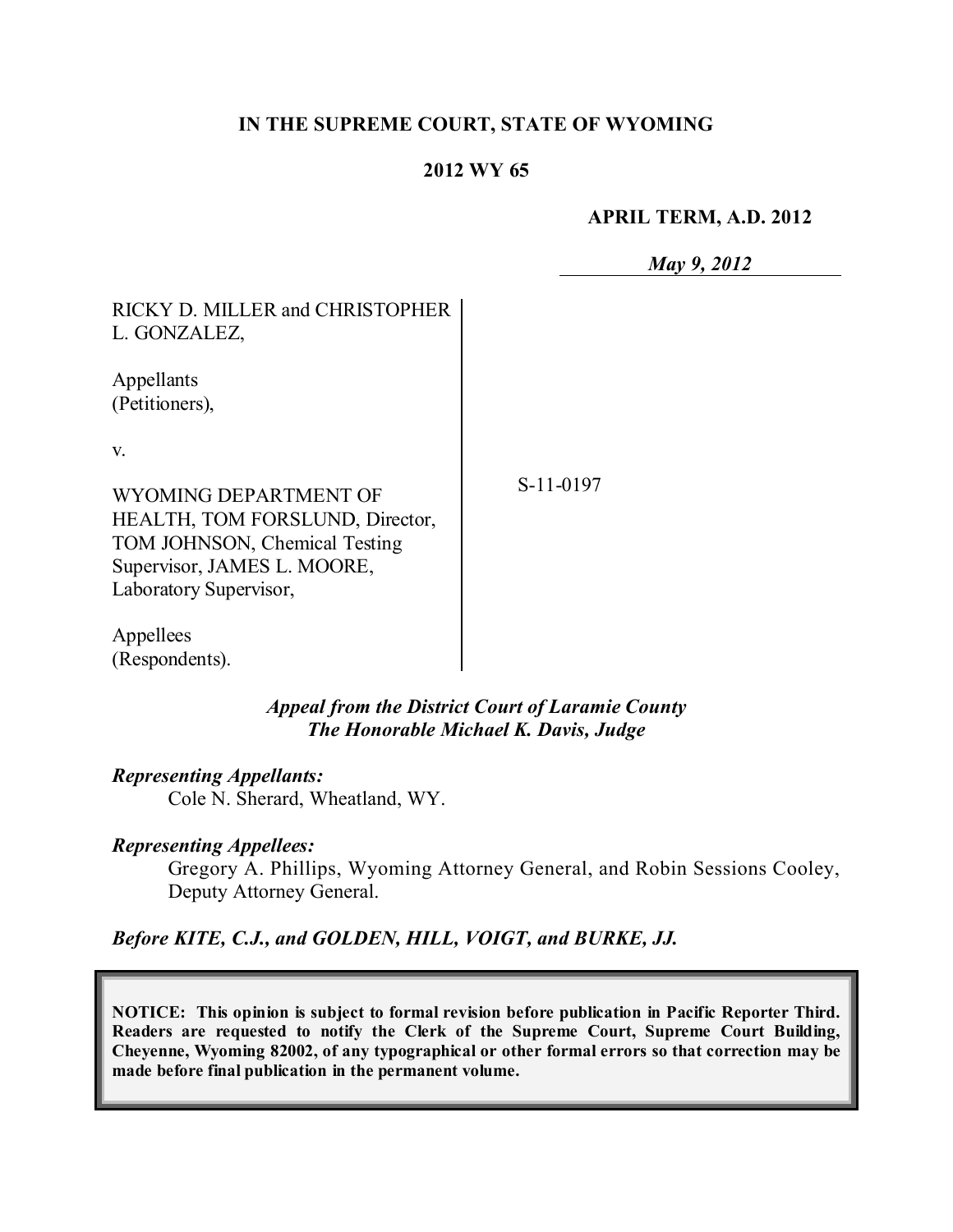### **HILL,** Justice.

[¶1] After being separately cited and arrested for driving while under the influence of alcohol (DWUI) in violation of Wyoming law, Ricky D. Miller and Christopher L. Gonzalez petitioned the district court for review of agency inaction by the Wyoming Department of Health (WDOH). Miller and Gonzalez requested that the district court require the WDOH to retroactively decertify the chemical test operators (hereinafter "officers") who had performed chemical tests of Miller's and Gonzalez's breath to determine the quantity of alcohol in their respective bodies. On motion by the WDOH, Tom Forslund, in his official capacity as director, Tom Johnson in his official capacity as chemical testing laboratory manager, and James L. Moore, in his official capacity as laboratory supervisor (collectively referred to as "Department"), the district court dismissed the "Petition for Judicial Review" on the grounds that Miller and Gonzalez lacked standing to bring the action and that the matter is not ripe for review. Miller and Gonzalez now challenge the order dismissing their petition. We affirm.

### **ISSUES**

[¶2] Miller and Gonzalez present two issues for our consideration:

- 1. Is the Appellants' Petition for Judicial Review, challenging the WDOH failure to decertify the officers' certification to perform chemical analysis ripe for review by this Court?
- 2. Do the Appellants have standing to petition the district court to order the WDOH to decertify these officers for failing to comply with [its] own administrative rules and regulations for chemical testing?

### **FACTS**

[¶3] Miller and Gonzalez were separately arrested for DWUI in violation of Wyoming law prohibiting driving while legally intoxicated, as determined by blood alcohol content (BAC). To determine their blood alcohol content, both submitted to chemical breath testing on an Intoximeter EC/IR II. Miller was tested by a Platte County deputy sheriff. Gonzalez was tested by a Guernsey police officer. Both officers were initially certified to perform chemical breath testing by the WDOH.

[¶4] Breath test results showed that both Miller and Gonzalez were driving under the influence of alcohol in violation of Wyoming law. Both Miller and Gonzalez have the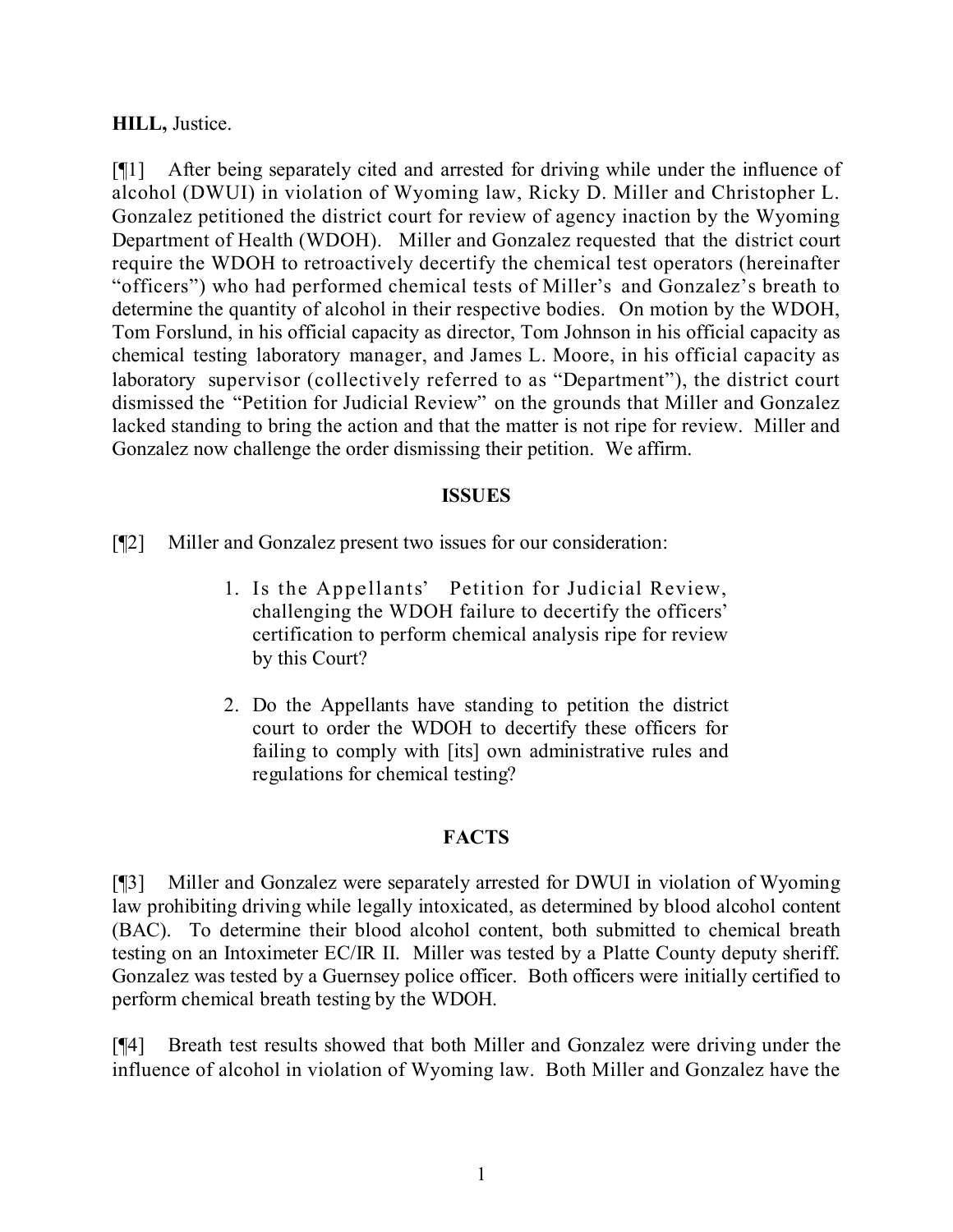DWUI administrative and/or criminal processing pending, including revocation of their driver's licenses by the Wyoming Department of Transportation.

[¶5] On April 5, 2011, Miller and Gonzalez sent a letter to the WDOH requesting that it retroactively decertify the officers' permits to perform chemical breath testing "for failing to maintain their certification requirements in accordance with W.S. § 31-6-105, et al and Wyoming Department of Health Rules and Regulations for Chemical Analysis for Alcohol Testing Chapter IV, Permit Requirements." The WDOH did not respond to the letter.

[¶6] On April 22, 2011, Miller and Gonzalez filed a "Petition for Judicial Review" with the district court. The petition asserted that the Department "improperly certified or failed to decertify chemical test operators who have not properly received and maintained their certification requirements for chemical testing under WDOH Rules for Chemical Testing and W.S. § 31-6-105." Miller and Gonzalez argued that both of the Miller and Gonzalez argued that both of the Department's officers who performed the chemical breath tests on Miller and Gonzalez, respectively, were "either not properly certified and/or failed to properly maintain their certification and should have been decertified in accordance with W.S. § 31-6-105." Miller and Gonzalez requested that the district court require the Department to decertify the officers, retroactive to the dates their respective certifications lapsed.

[¶7] On May 13, 2011, the Department filed a motion to dismiss the petition. The Department maintained that Miller and Gonzalez lacked standing to bring the action and, therefore, the petition must be dismissed under W.R.C.P. 12(b)(6) for failure to state a claim upon which relief may be granted. Miller and Gonzalez responded to the motion on June 3, 2011, arguing that they "have a legally recognizable interest in the officers' certification to conduct chemical testing" as they "will be aggrieved and adversely affected if the breath tests are allowed to stand when the officers conducting the test were not properly certified." Specifically, Miller and Gonzalez "each ... [have] a driver's license … that will be suspended if this court does not intervene."

[¶8] On June 21, 2011, a hearing was held on the matter. On July 7, 2011, the district court entered its "Order Granting Respondents' Motion to Dismiss Petition for Review." The court granted the motion to dismiss "based on the doctrines of ripeness and standing." It found that Miller and Gonzalez "lack standing to bring this action as the Respondents are sufficiently removed from the Driving While Under the Influence (DWUI) process," and that the "matter is not ripe for consideration by [the district court] as the DWUI administrative and/or criminal processes are still pending."

[¶9] Miller and Gonzalez timely appealed the district court's order dismissing their petition.

# **STANDARD OF REVIEW**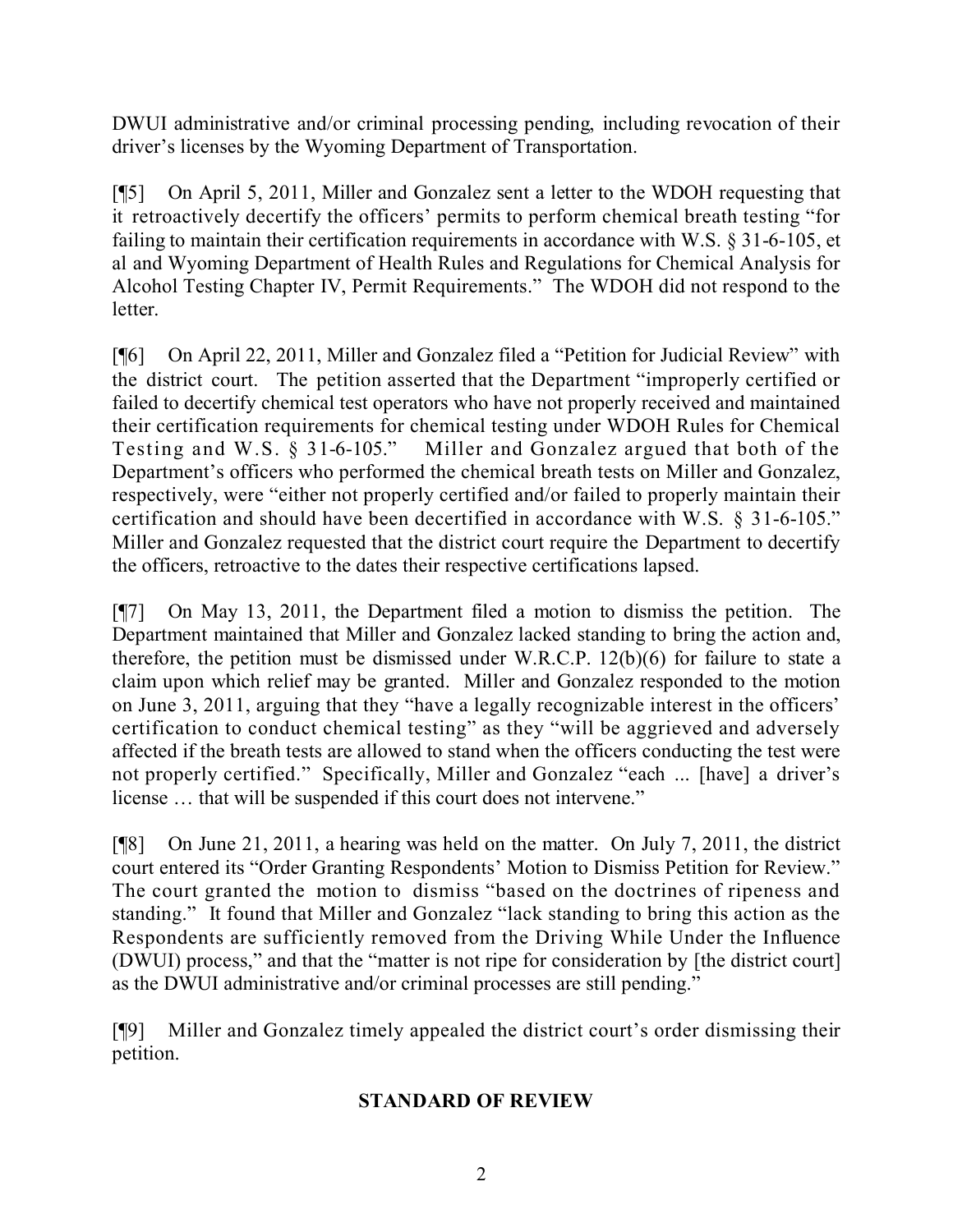[¶10] As the motion to dismiss filed in the district court was brought pursuant to W.R.C.P. 12(b)(6) for failure to state a claim upon which relief can be granted, and Miller and Gonzalez are now appealing the district court's order dismissing their petition, we review the order as follows:

> When reviewing a W.R.C.P. 12(b)(6) dismissal, this Court accepts all facts stated in the complaint as being true and views them in the light most favorable to the plaintiff. We will sustain a W.R.C.P. 12(b)(6) dismissal only when it is certain from the face of the [petition] that the [petitioner] cannot assert any facts which would entitle him to relief.

*Herrig v. Herrig*, 844 P.2d 487, 490 (Wyo. 1992) (citations omitted).

[¶11] "A motion to dismiss, even though sparingly granted, is the proper method for testing the legal sufficiency of the allegations and will be sustained when the complaint shows on its face that the plaintiff is not entitled to relief." *Mummery v. Polk*, 770 P.2d 241, 243 (Wyo. 1989).

[¶12] Furthermore, as the WDOH is an "agency" as defined by the Wyoming Administrative Procedure Act, Wyo. Stat. Ann. § 16-3-101(b)(i) (LexisNexis 2011) ("Agency" means any … department… of the state, a county, city or town[.]), this Court reviews the final judgment of a district court regarding action taken by an administrative agency under Wyo. Stat. Ann. § 16-3-115 (LexisNexis 2011).

> We structure our review as though the appeal were directly from the agency, giving no special deference to the findings of the district court, and we apply the same standard of review used by district courts under Wyo. Stat. Ann § 16-3- 114 (LexisNexis 2005).

*Escarcega v. State ex rel. Wyo. DOT*, 2007 WY 38, ¶ 6, 153 P.3d 264, 267 (Wyo. 2007).

[¶13] Under Wyo. Stat. Ann. § 16-3-114(a) (LexisNexis 2011), "any person aggrieved or adversely affected in fact … by other agency action or inaction … is entitled to judicial review in the district court for the county in which the administrative action or inaction was taken[.]" According to W.R.A.P. 12.09(a), judicial review "shall be limited to a determination of the matters specified in Wyo. Stat. 16-3-114(c)." The matters specified in Wyo. Stat. Ann. § 16-3-114(c) (LexisNexis 2011) are:

> (c) To the extent necessary to make a decision and when presented, the reviewing court shall decide all relevant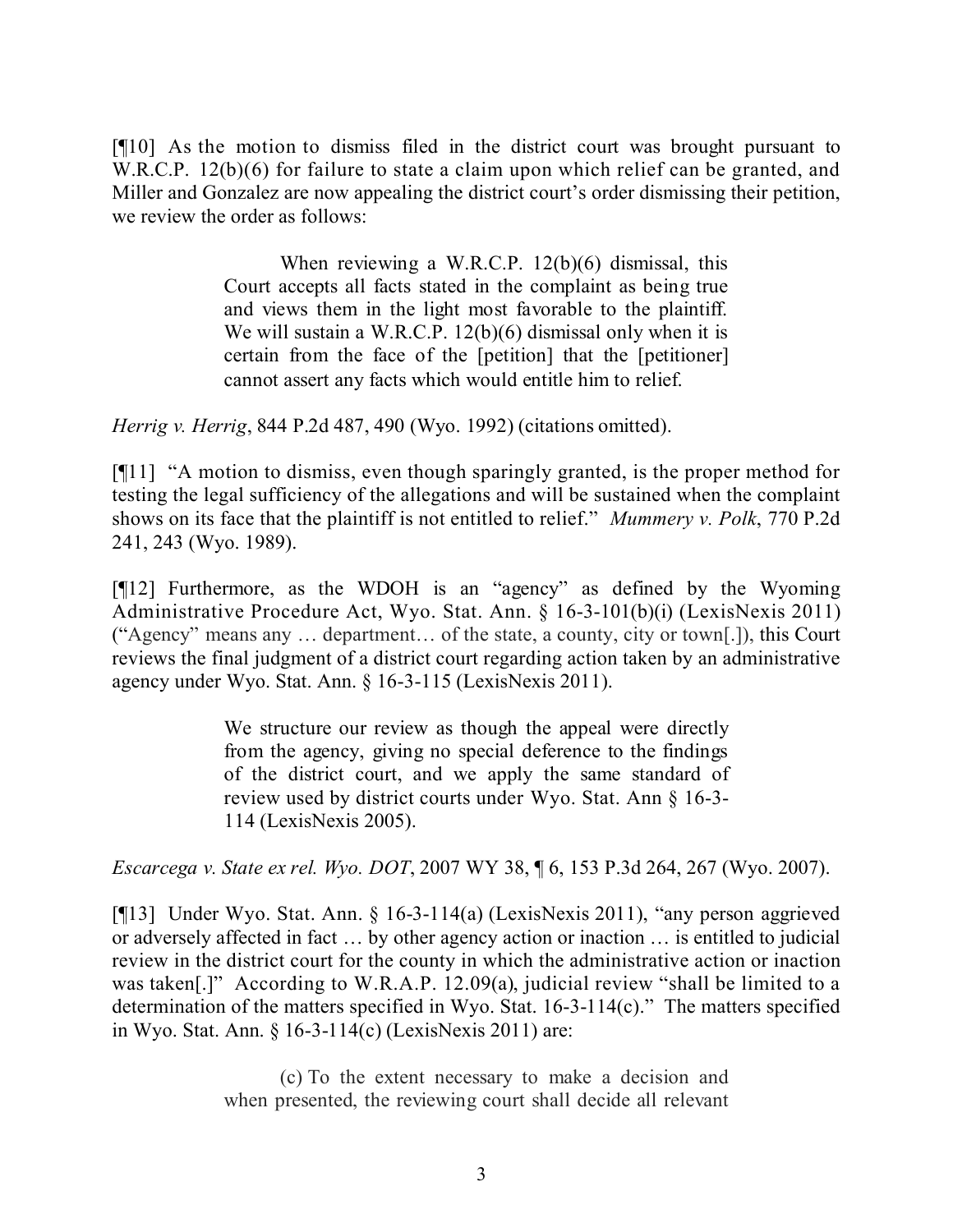questions of law, interpret constitutional and statutory provisions, and determine the meaning or applicability of the terms of an agency action. In making the following determinations, the court shall review the whole record or those parts of it cited by a party and due account shall be taken of the rule of prejudicial error. The reviewing court shall:

(i) Compel agency action unlawfully withheld or unreasonably delayed; and

(ii) Hold unlawful and set aside agency action, findings and conclusions found to be:

> (A) Arbitrary, capricious, an abuse of discretion or otherwise not in accordance with law;

> (B) Contrary to constitutional right, power, privilege or immunity;

> (C) In excess of statutory jurisdiction, authority or limitations or lacking statutory right;

> (D) Without observance of procedure required by law; or

> (E) Unsupported by substantial evidence in a case reviewed on the record of an agency hearing provided by statute.

[¶14] Under § 16-3-115, "an aggrieved party may obtain a review of any final judgment of the district court under this act by appeal to the supreme court." *See also* W.R.A.P 12.01 and 12.11.

## **DISCUSSION**

[¶15] While it is clear that the district court and this Court are granted authority to review agency action or inaction by the Wyoming Statutes and Wyoming Rules of Appellate Procedure as previously set forth, it is critical to understand that judicial review of an agency action or inaction is "only for those persons 'aggrieved or adversely affected in fact' by the challenged action." *Jolley v. State Loan & Inv. Bd*., 2002 WY 7, ¶ 7, 38 P.3d 1073, 1076 (Wyo. 2002).

> An aggrieved or adversely affected person is one who has a legally recognizable interest in that which will be affected by the action. *Hoke v. Moyer*, 865 P.2d 624, 628 (Wyo. 1993). A potential litigant must show injury or potential injury by "alleg[ing] a perceptible, rather than a speculative, harm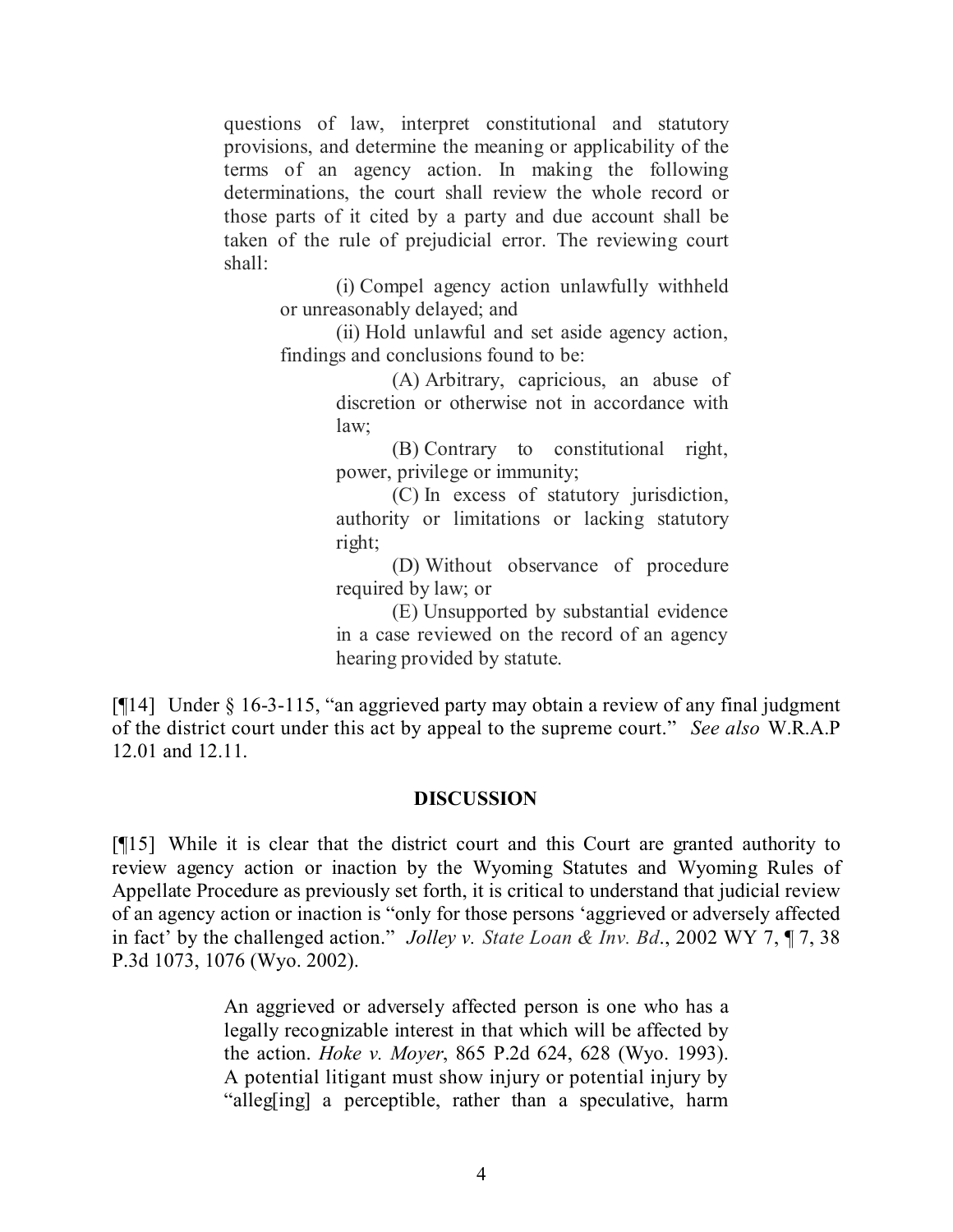resulting from the agency action." *Foster's, Inc. v. City of Laramie*, 718 P.2d 868, 872 (Wyo. 1986). "'The interest which will sustain a right to appeal must generally be substantial, immediate, and pecuniary. A future, contingent, or merely speculative interest is ordinarily not sufficient.'" *L. Slash X Cattle Company, Inc. v. Texaco, Inc.*, 623 P.2d 764, 769 (Wyo. 1981) (quoting 4 Am.Jur.2d *Appeal and Error* § 180).

*Id.* ¶ 7, 38 P.3d at 1076-77 (quoting *Roe v. Board of County Commissioners, Campbell County*, 997 P.2d 1021, 1023 (Wyo. 2000)).

[¶16] In light of the foregoing authority, and for purposes of our discussion, we will first discuss the issue of standing, presented as Miller's and Gonzalez's issue number two on appeal.

## *Standing*

[¶17] The issue of standing, specifically whether or not Miller and Gonzalez have standing to petition the district court to order the Department to decertify its officers for failing to comply with its own administrative rules and regulations for chemical testing, dovetails significantly with the requirements that must be met in order for the court to have authority to review the Department's action or inaction.

> "Standing is a legal concept designed to determine whether a party is sufficiently affected to insure that the court is presented with a justiciable controversy." *Roe v. Board of County Commissioners*, *Campbell County*, 997 P.2d 1021, 1022 (Wyo. 2000) (quoting *Memorial Hospital of Laramie County v. Dep't of Revenue and Taxation of State of Wyoming*, 770 P.2d 223, 226 (Wyo. 1989) and *Washakie County School District Number One v. Herschler*, 606 P.2d 310, 316 (Wyo. 1980)).

"The doctrine of standing is a jurisprudential rule of jurisdictional magnitude. At its most elementary level, the standing doctrine holds that a decision-making body should refrain from considering issues in which the litigants have little or no interest in vigorously advocating. Accordingly, the doctrine of standing focuses upon whether a litigant is properly situated to assert an issue for judicial or quasi-judicial determination. A litigant is said to have standing when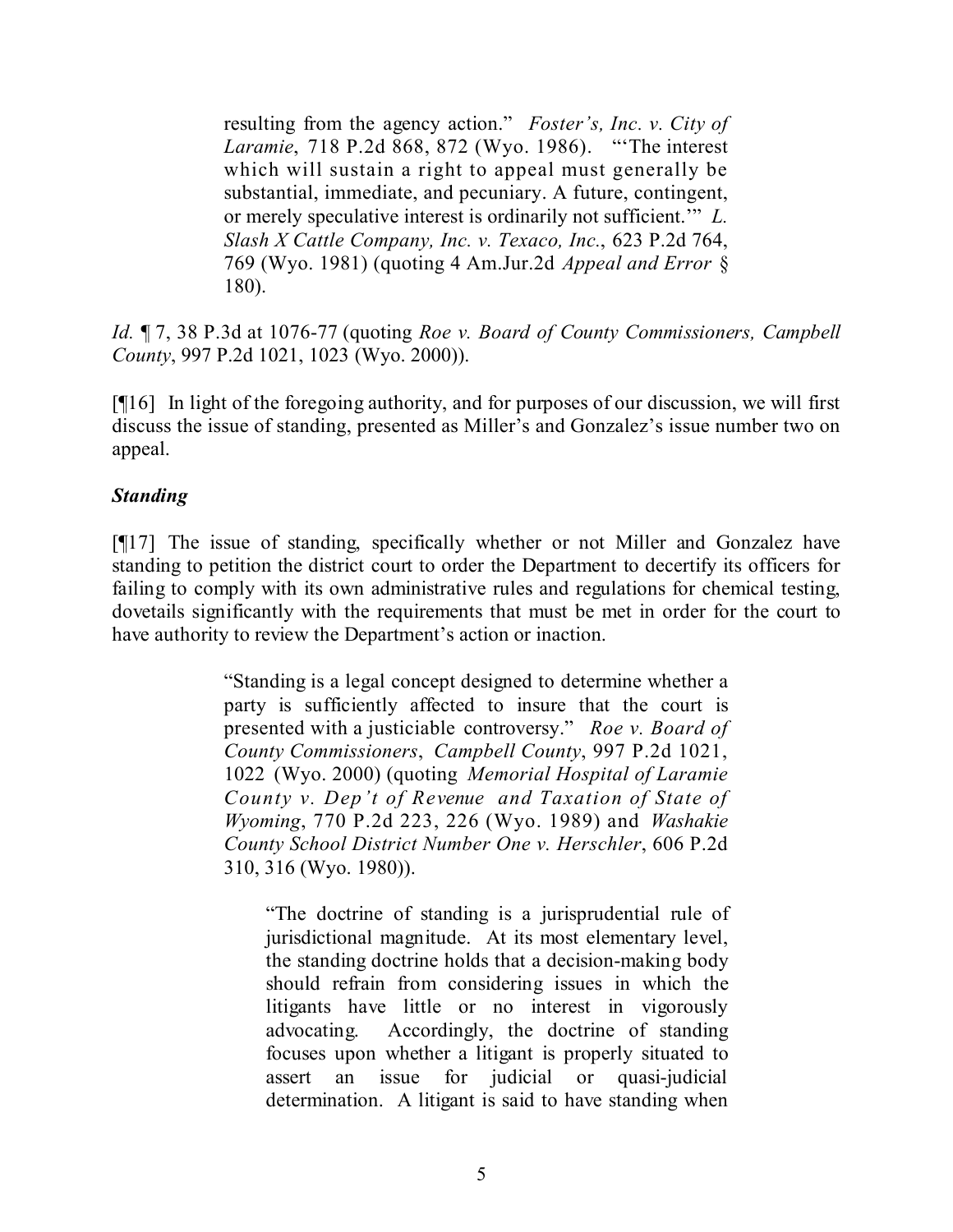he has a "personal stake in the outcome of the controversy." This personal stake requirement has been described in Wyoming as a "tangible interest" at stake. The tangible interest requirement guarantees that a litigant is sufficiently interested in a case to present a justiciable controversy."

*State ex rel. Bayou Liquors, Inc. v. City of Casper*, 906 P.2d 1046. 1048 (Wyo. 1995) (quoting *Schulthess v. Carollo*, 832 P.2d 552, 556-57 (Wyo. 1992) (citations omitted)).

*Roe*, 997 P.2d at 1022-23.

*Jolley*, ¶ 6, 38 P.3d at 1076*.*

[¶18] In the words of the United States Supreme Court:

Over the years, our cases have established that the irreducible constitutional minimum of standing contains three elements. First, the plaintiff must have suffered an injury in fact -- an invasion of a legally protected interest which is (a) concrete and particularized, and (b) actual or imminent, not conjectural or hypothetical. Second, there must be a causal connection between the injury and the conduct complained of -- the injury has to be fairly … trace[able] to the challenged action of the defendant, and not … the result [of] the independent action of some third party not before the court. Third, it must be likely, as opposed to merely speculative, that the injury will be redressed by a favorable decision.

*Lujan v. Defenders of Wildlife*, 504 U.S. 555, 560-61, 112 S.Ct. 2130, 2136, 119 L.Ed.2d 351 (1992) (internal citations and punctuation omitted).

[¶19] Turning to this case, Miller and Gonzalez claim that they have standing to pursue their petition for review. They assert that because they are subject to criminal penalties and are facing driver's license suspensions if the chemical tests stand, they are "aggrieved or adversely affected" by the Department's failure to properly certify or decertify the officers. They each maintain that they have a legally protected right in their driver's licenses. They also maintain that they have a right to be tested by an officer possessing a "valid" permit to perform chemical analysis for alcohol, as evidenced by § 31-6-105 and WDOH Rules and Regulations for Chemical Analysis for Alcohol Testing; ch. 1, §§ 1, 2, and 4, ch. 4, §§ 2 and 3, and ch. 5, § 2 (2004). They contend that the officers who tested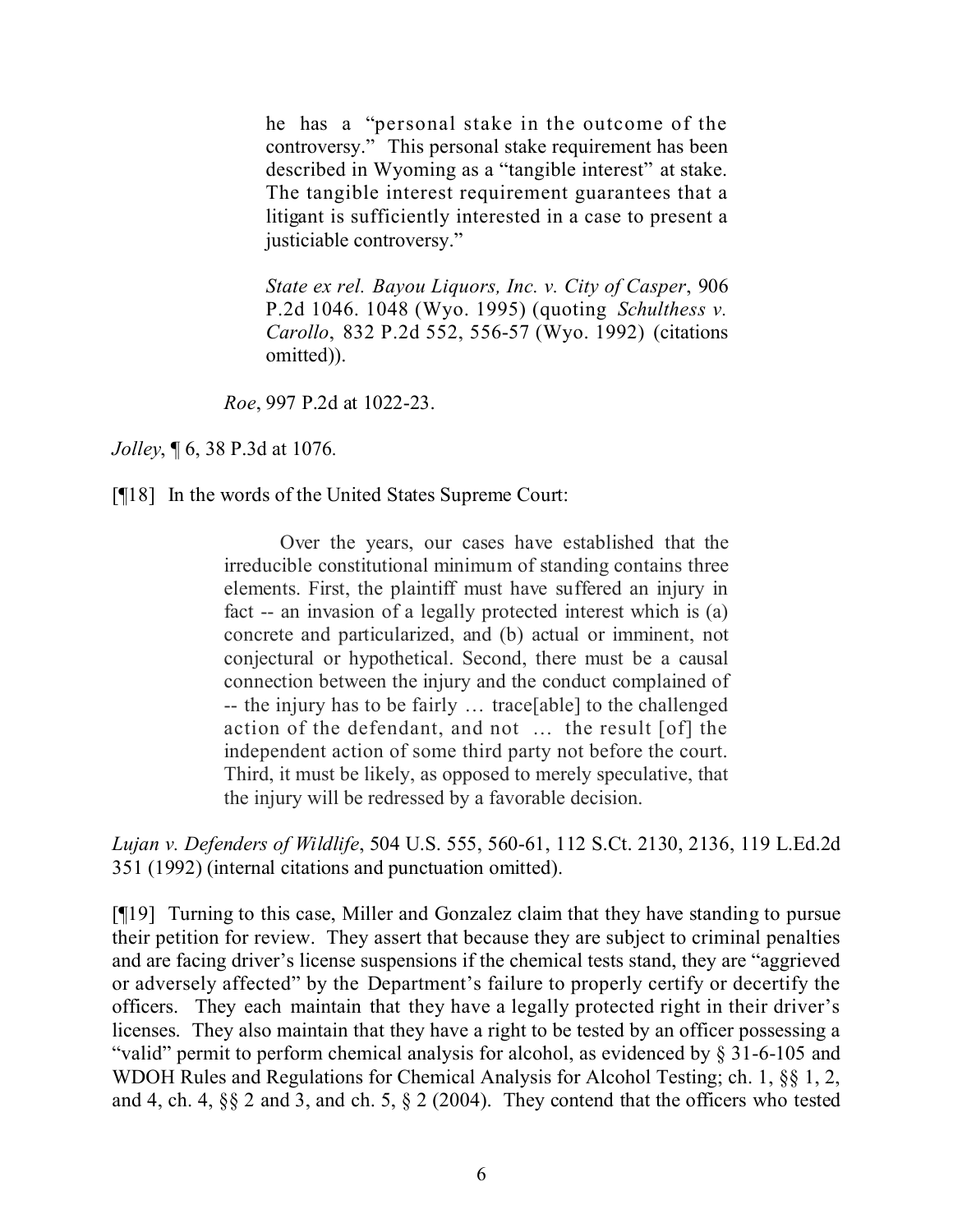Miller and Gonzalez, respectively, did not have "valid" permits because they failed to maintain their certifications. Notwithstanding, they contend that the Department has not followed its own rules and regulations and failed to decertify the offending officers. Therefore, according to Miller's and Gonzalez's argument, they "have been materially and substantially affected by the [WDOH's] failure to follow [its] rules and regulations," and as such, have standing to petition the court to order the Department to retroactively decertify the officers.

[¶20] In response, the Department contends that the district court properly ruled that Miller and Gonzalez lack standing to challenge the Department's certification decisions. The Department argues that Miller and Gonzalez do not satisfy the three elements of standing as set forth in *Lujan*. We agree with the Department and hold that the district court properly dismissed the petition for review.

# *(I). Injury in Fact*

[¶21] "The irreducible constitutional minimum of standing contains three elements. First, the plaintiff must have suffered an injury in fact[.]" *Lujan*, 504 U.S. at 560.

[¶22] While in their appeal to this Court Miller and Gonzalez do not specifically address the three elements of standing as set forth in *Lujan*, they maintain that they "were injured and they were adversely affected at the moment they submitted to a chemical test." "The Appellants' licenses will be suspended if their breath tests are allowed to stand and used against them to revoke their driver's licenses." Clearly, Miller and Gonzalez believe their "injury in fact" to be the potential suspension of their driver's licenses.

[¶23] However, at the time they filed their petition for review with the district court, Miller's and Gonzalez's driver's licenses had not been suspended. The law on standing and judicial review of an agency action plainly indicates that the injury must be "perceptible, rather than a speculative, harm." *Foster's, Inc. v. City of Laramie*, 718 P.2d 868, 872 (Wyo. 1986). Thus, Miller and Gonzalez have not suffered an "injury in fact."

# *(II*). *Causal Connection between the Injury and the Conduct Complained Of*

[¶24] "Second, there must be a causal connection between the injury and the conduct complained of -- the injury has to be fairly … trace[able] to the challenged action of the defendant, and not … the result [of] the independent action of some third party not before the court." *Lujan*, 504 U.S. at 560 (internal citations and punctuation omitted).

> When the suit is one challenging the legality of government action or inaction, the nature and extent of facts that must be averred (at the summary judgment stage) or proved (at the trial stage) in order to establish standing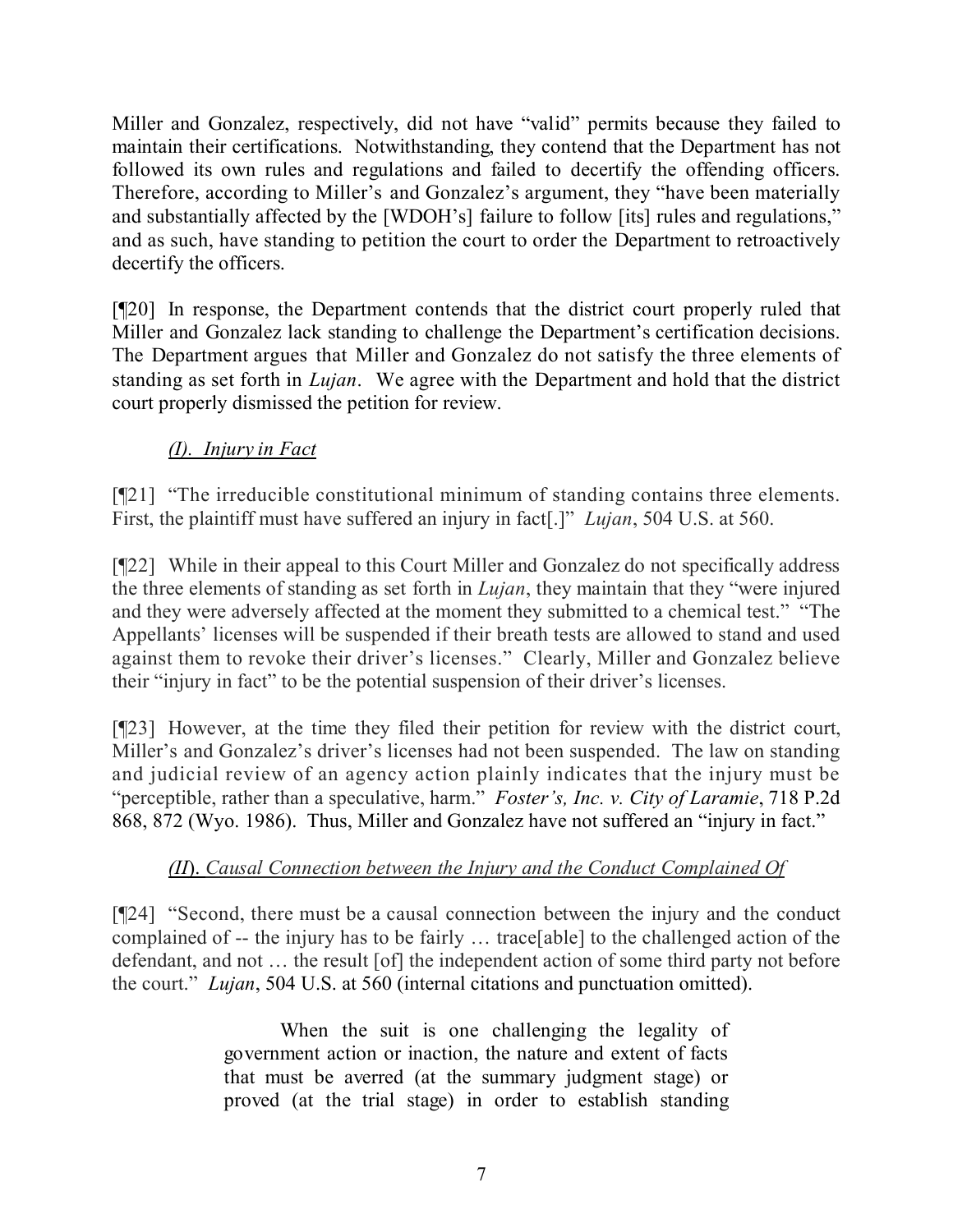depends considerably upon whether the plaintiff is himself an object of the action (or forgone action) at issue. If he is, there is ordinarily little question that the action or inaction has caused him injury…. When, however, … a plaintiff's asserted injury arises from the government's allegedly unlawful regulation (or lack of regulation) of *someone else*, much more is needed.

*Id.* at 561 (emphasis in original).

[¶25] In the present case, Miller and Gonzalez are not the "object[s] of the action (or forgone action) at issue." *Lujan* 504 U.S. at 561. The "forgone action" or "agency inaction" Miller and Gonzalez challenge is the Department's alleged failure to retroactively decertify the officers responsible for performing the respective chemical breath tests. § 16-3-114(a). Therefore, the "object[s]" of the "forgone action" or "agency inaction" are the officers, not Miller and Gonzalez. The "allegedly unlawful regulation (or lack of regulation)" in this case is of *someone else*, and therefore, "much more is needed." *Id*. Miller and Gonzalez simply cannot pass this test for causation. The alleged failure of the Department to take action to decertify the officers' permits to conduct chemical analysis did not cause Miller and Gonzalez to potentially lose their driver's licenses. As argued by the Department, "[i]t is Miller's and Gonzalez's illegal behavior that threatens their driver's licenses." We agree. Any effect on Miller and Gonzalez by the Department's alleged inaction is merely secondary and tenuous at best.

[¶26] In order to meet the causation element of the standing test, Miller and Gonzalez rely on Wyo. Stat. Ann. § 31-6-105(a) (LexisNexis 2011), which states, in part:

> (a) Chemical analysis of the person's blood, breath or urine to be considered *valid* under this section, shall be performed according to methods approved by the department of health and by an individual possessing a valid permit to conduct the analysis. [Emphasis added.]

Miller and Gonzalez also rely on WDOH's Rules and Regulations for Chemical Analysis for Alcohol Testing, ch. 1, § 1 which states:

> Pursuant to Wyoming Statute 31-6-105 (a), *for chemical analysis of the person's blood, breath or urine to be considered valid it shall be performed* according to methods approved by the Department of Health and *by an individual possessing a valid permit* issued by the Department of Health. The Department of Health may promulgate and approve satisfactory methods in order to ascertain the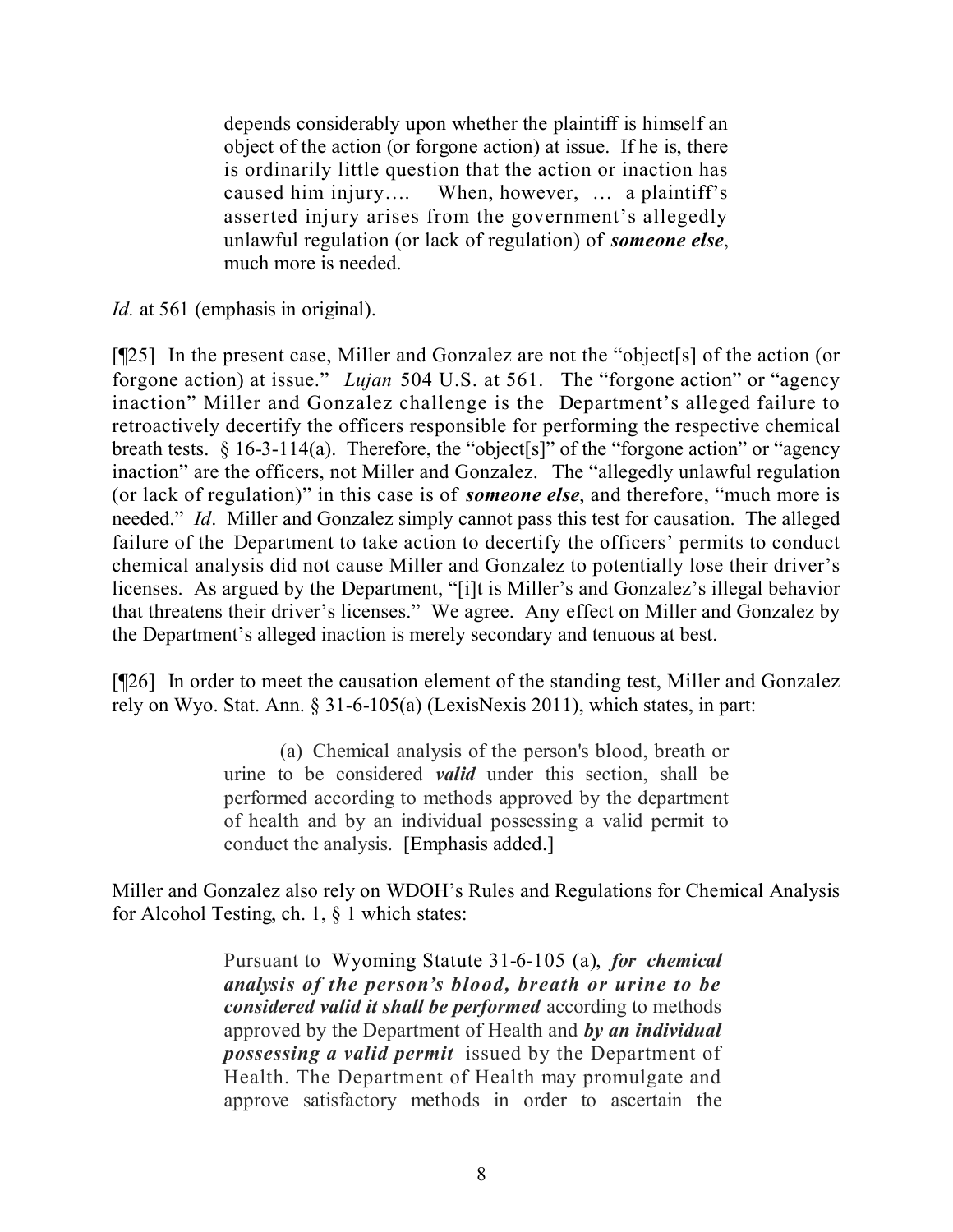qualifications of individuals to conduct the analysis and it shall issue permits to qualified analysts. The Department shall terminate or revoke permits for analysts who do not meet the promulgated qualifications. [Emphasis added.]

[¶27] Furthermore, Miller and Gonzalez point to WDOH's Rules and Regulations for Chemical Analysis for Alcohol Testing, ch. 1, § 2 regarding the purpose for the rules. The section states that the purpose of the rules is "to insure scientific validity and uniform standards of practice for chemical analysis of alcohol."

[¶28] Miller and Gonzalez ostensibly contend that the failure of the Department to ensure that the officers maintain their certification destroys the scientific integrity of the chemical breath tests. It follows, then, that if the tests given to Miller and Gonzalez were scientifically inaccurate or invalid, they are directly injured by the Department's failure to enforce its own rules and regulations.

[¶29] However, there is no evidence in the record challenging the results of the tests nor is there any evidence that the tests given to Miller and Gonzalez were scientifically invalid. Moreover, as aptly stated by the Department:

> If Miller and Gonzalez believe that there is cause to question the scientific validity of the breath tests, their remedy is within the administrative license revocation proceedings pursuant to Wyo. Stat. Ann. § 31-6-103, not in this action seeking retroactive decertification of the law enforcement officers' certifications.<sup>1</sup>

[¶30] Therefore, even if we were to accept that Miller and Gonzalez were "injured in fact," and, further, "accept<sup>[]</sup> all facts stated in the complaint as being true and view<sup>[]</sup> them in the light most favorable to the plaintiff," Miller and Gonzalez simply cannot show that any action or inaction by the Department "caused" the injury. *Herrig*, 844 P.2d 490. This brings us to the final element of the standing test as set forth in *Lujan.*

# *(III). Redressibility*

[¶31] Redressibility is the third element of the test for standing as set forth in *Lujan*, 504 U.S. 560. It "must be likely, as opposed to merely speculative, that the injury will be

 <sup>1</sup> Wyo. Stat. Ann. § 31-6-103(b) (LexisNexis 2011) states, in relevant part:

The scope of a hearing for the purposes of this act shall cover the issues of … if a test was administered, whether the test results indicated that the person had an alcohol concentration of eight one-hundredths of one percent (0.08%) or more[.]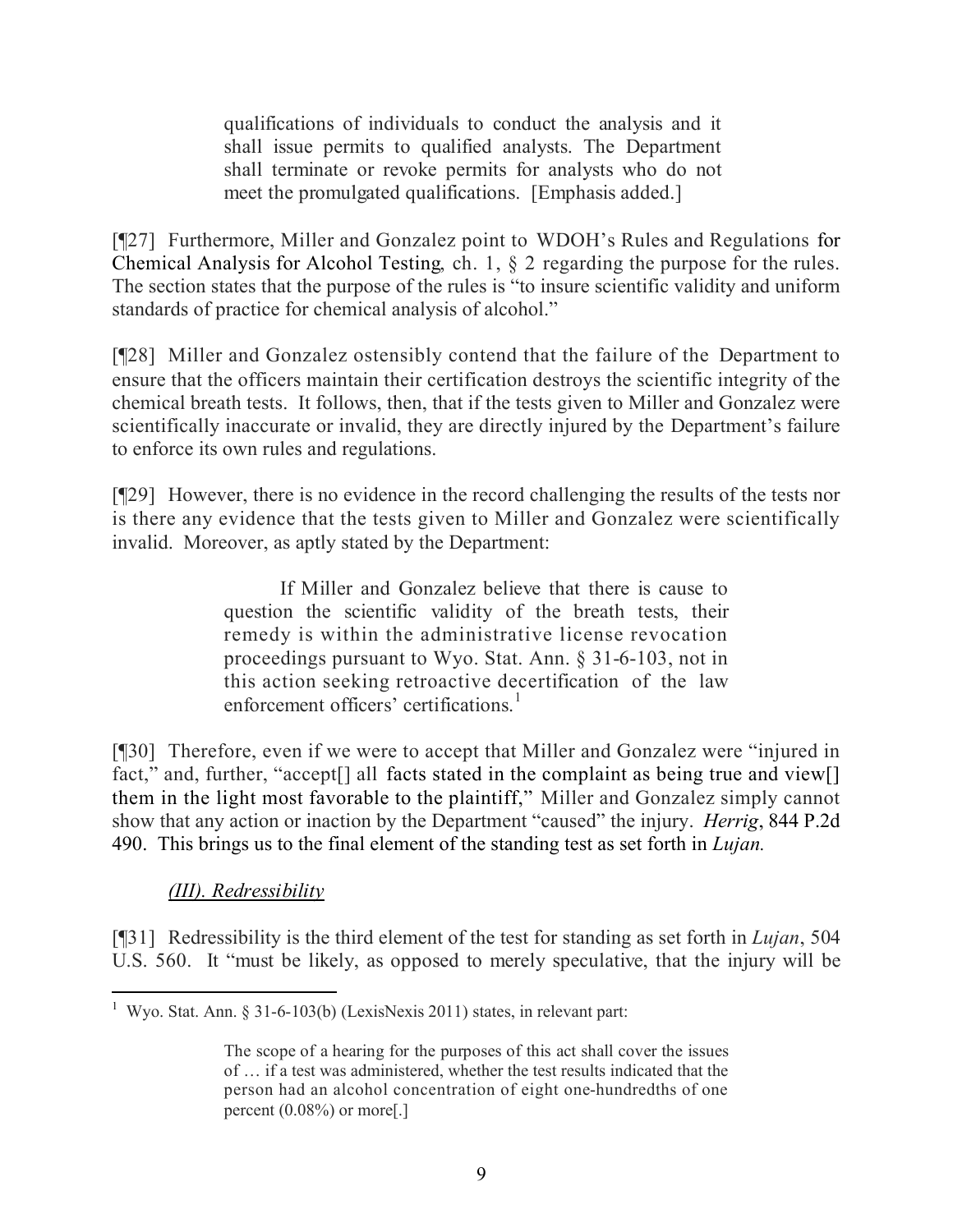redressed by a favorable decision." *Id.* In other words, in order for Miller and Gonzalez to have standing, they must be in a position such that if they were to prevail in proving the allegations in their petition, a judgment and order by the court would remedy their alleged injury.

[¶32] It is perceivable that *if* Miller and Gonzalez were to be able to show that the chemical breath tests given to them, respectively, were *scientifically invalid* due to failure of the officers at issue to perform the tests correctly, and further show that the reason the tests were performed incorrectly is because of the Department's failure to ensure they were properly trained, that Miller's and Gonzalez's "injury" (i.e., loss of driving privileges) could be remedied. However, as pointed out previously when discussing causation, the petition for review does not challenge the results of the tests nor does it set forth any evidence that the tests given to Miller and Gonzalez were scientifically invalid. Moreover, as stated above by the Department:

> If Miller and Gonzalez believe that there is cause to question the scientific validity of the breath tests, their remedy is within the administrative license revocation proceedings pursuant to Wyo. Stat. Ann. § 31-6-103, not in this action seeking retroactive decertification of the law enforcement officers' certifications.

[¶33] Perhaps most importantly, however, Miller's and Gonzalez's petition for review does not ask the district court to rule on the scientific validity of the breath tests. The petition asks the court to *retroactively* decertify the officers' permits to perform chemical breath testing. Miller and Gonzalez continually assert that they have been "aggrieved or adversely affected" as they are in jeopardy of having their driver's licenses suspended for DWUI based on the results of their chemical breath tests. They assert that "[t]heir chemical tests were performed and conducted by uncertified operators because of the WDOH's failure to enforce [its] own rules and regulations." And, "[i]f the officers were not certified at the time of testing, the results of the test are inadmissible and cannot be used to suspend the Appellants driving privileges." "The Appellants would assert a chemical test performed by an officer without a *valid certification* requires a rescission of their license suspension" based on  $\S$  31-6-105(a) (emphasis added).

[¶34] Stated another way, in terms of redressibility, Miller's and Gonzalez's injury (i.e., loss of driving privileges) could be remedied by retroactive decertification if they can show the tests were *legally invalid* because officers performed them without a "valid permit" pursuant to § 31-6-105(a). However, Miller and Gonzalez admit in their petition for review that the officers at issue on appeal were originally certified to conduct chemical analysis. They also admit on appeal that Miller was tested by an officer who was "initially certified on December 7, 2009," and Gonzalez was tested by an officer who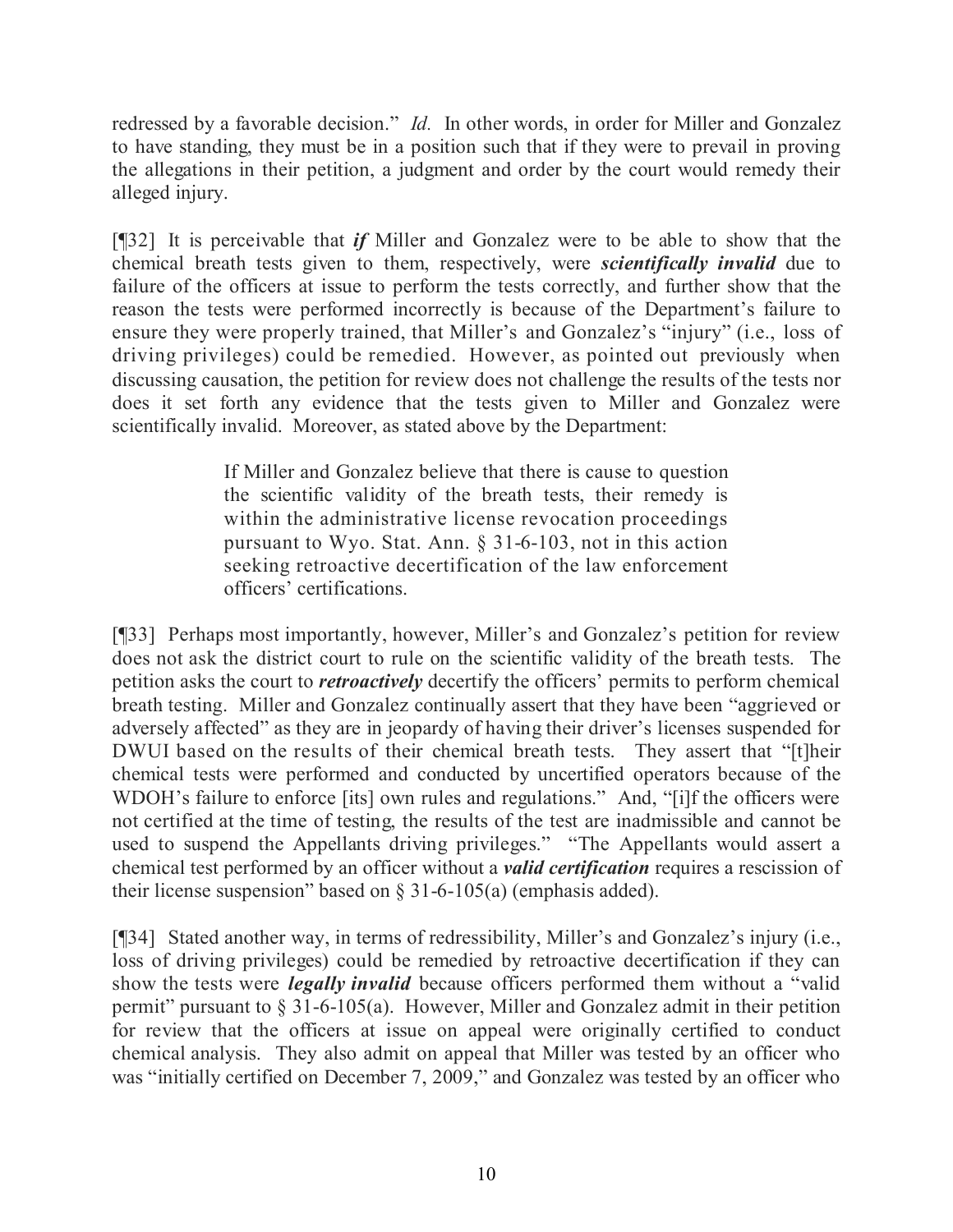was "initially certified on January 12, 2009." According to the record, there is no dispute over whether the officers in question were initially certified.

[¶35] Consequently, Miller and Gonzalez must rely on their assertion that the officers "did not properly *maintain* their certification" because they failed to conduct necessary practice tests required to maintain certification as set forth in the WDOH's Rules and Regulations for Chemical Analysis for Alcohol Testing, ch. 4, § 2, and they should have been "decertified" pursuant to the Department's rules prior to the dates of Miller's and Gonzalez's respective arrests.

[¶36] Miller and Gonzalez rely on WDOH's Rules and Regulations for Chemical Analysis for Alcohol Testing, ch. 4, § 2(ii)(A), which states in relevant part: "To maintain certification an operator shall perform a minimum of one (1) checklist every two months … In case of noncompliance, the state agency *shall* revoke certification." (Emphasis added.)

[¶37] Miller and Gonzalez also rely on WDOH's Rules and Regulations for Chemical Analysis for Alcohol Testing, ch. 4, § 3 pertaining to revocation of permits, which states: "Permits *may* be revoked for failure to perform the required number of analyses as described above, for failure to follow prescribed procedures, or for failing a required practical and/or written examination." (Emphasis added.)

[¶38] It is apparent that WDOH's Rules and Regulations for Chemical Analysis for Alcohol Testing, ch. 4, §§ 2(ii)(A) and 3 are not entirely consistent regarding whether the Department has a mandatory requirement to revoke certification for failure to properly maintain certification. And further adding to the uncertainty is  $\S 4$  that states that once an officer is initially certified, his permit "shall be considered valid until the state agency deems otherwise, and so notifies the permittee[]." Nevertheless, the question the district court was faced with is: When it "accepts all facts stated in the complaint as being true and views them in the light most favorable to the [petitioner]," is it "certain from the face of the [petition] that the [petitioner] cannot assert any facts which would entitle him to relief?" *Herrig*, 844 P.2d at 490 (citations omitted). In this case, in order to remedy Miller's and Gonzalez's injury, then, the district court would have had to order the Department to decertify the officers' permits *retroactive to the dates their respective certifications lapsed*.

[¶39] While there is uncertainty in the WDOH's Rules and Regulations for Chemical Analysis for Alcohol Testing regarding when and under what circumstances the Department has an obligation to revoke an officer's permit to perform chemical tests for failure to properly maintain his certification, we agree with the Department that there is "no authority to decertify officers retroactively, which is the only remedy that would provide the relief sought by Miller and Gonzalez." We agree with the Department that: